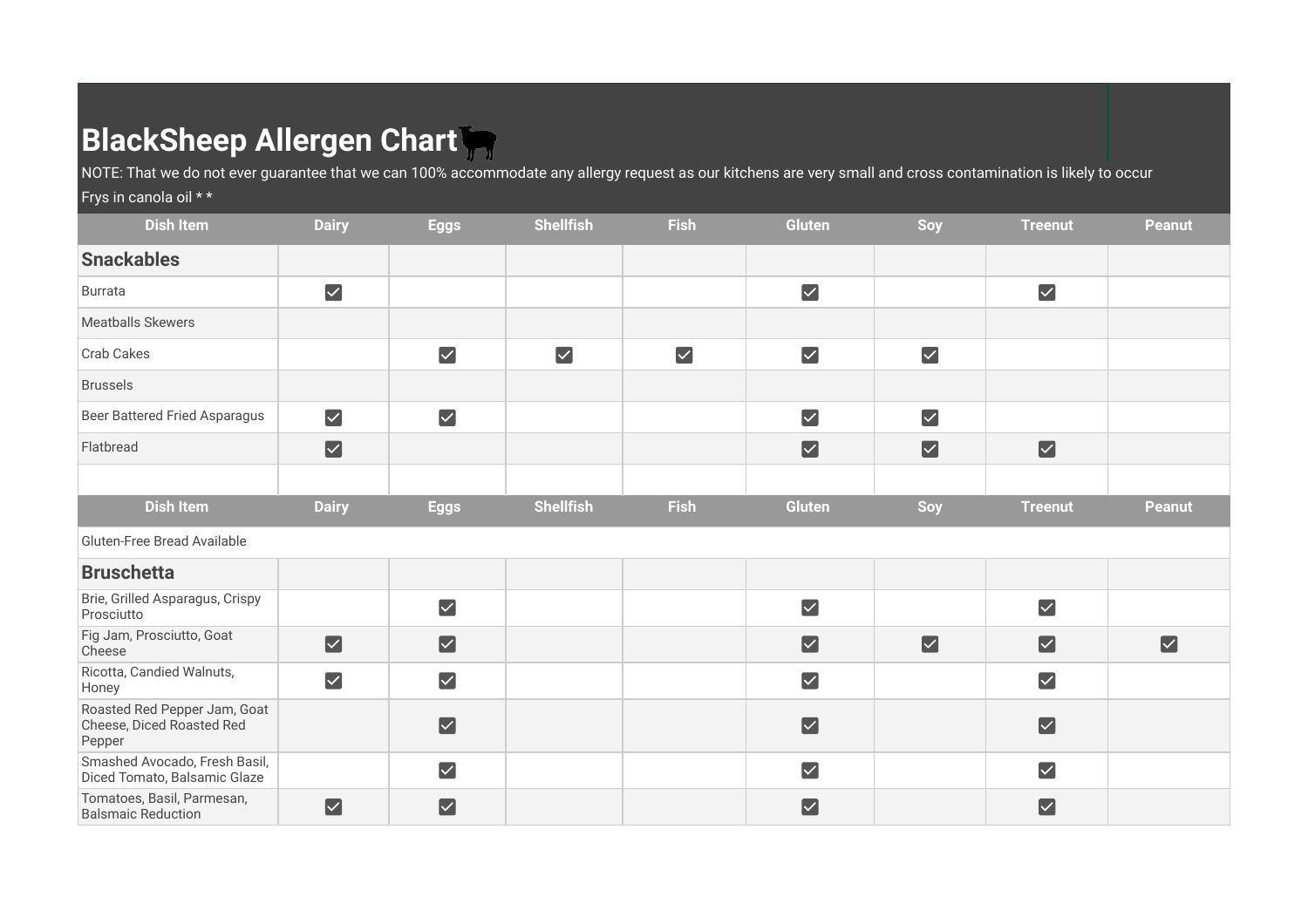| Brie, Apple, Honey                                                                     | $\blacktriangledown$  | $\blacktriangleright$ |                  |                      | $\blacktriangledown$  |                      | $\blacktriangledown$  |                      |
|----------------------------------------------------------------------------------------|-----------------------|-----------------------|------------------|----------------------|-----------------------|----------------------|-----------------------|----------------------|
| Chopped Thick Bacon, Herbed<br>(sage/thyme) Ricotta, Arugula,<br><b>Diced Tomatoes</b> | $\blacktriangledown$  | $\blacktriangledown$  |                  |                      | $\blacktriangledown$  |                      | $\boxed{\checkmark}$  |                      |
| <b>Garlic Mushrooms Herbed</b><br>(sage/thyme) Ricotta                                 |                       | $\blacktriangledown$  |                  |                      | $\blacktriangledown$  |                      | $\blacktriangledown$  |                      |
| Ricotta, Fig, Crushed Pistachios                                                       | $\blacktriangledown$  | $\blacktriangledown$  |                  |                      | $\blacktriangledown$  |                      | $\boxed{\checkmark}$  |                      |
| Shaved Prime Rib, Asiago,<br>Horseradish Crema                                         | $\blacktriangledown$  | $\blacktriangledown$  |                  |                      | $\blacktriangledown$  |                      | $\blacktriangleright$ |                      |
| Smoked Salmon, Mascarpone,<br>Fresh Dill, Slivered Lemon                               | $\blacktriangledown$  | $\blacktriangledown$  |                  | $\blacktriangledown$ | $\blacktriangleright$ |                      | $\boxed{\checkmark}$  |                      |
|                                                                                        |                       |                       |                  |                      |                       |                      |                       |                      |
|                                                                                        |                       |                       |                  |                      |                       |                      |                       |                      |
| <b>Dish Item</b>                                                                       | <b>Dairy</b>          | <b>Eggs</b>           | <b>Shellfish</b> | <b>Fish</b>          | Gluten                | Soy                  | <b>Treenut</b>        | <b>Peanut</b>        |
| <b>Graze Boxes</b>                                                                     |                       |                       |                  |                      |                       |                      |                       |                      |
| This is My Jam                                                                         | $\blacktriangledown$  | $\blacktriangledown$  |                  |                      | $\blacktriangledown$  | $\blacktriangledown$ | $\boxed{\checkmark}$  | $\blacktriangledown$ |
| <b>Box Seats</b>                                                                       | $\blacktriangledown$  | $\blacktriangledown$  |                  |                      | $\blacktriangledown$  | $\blacktriangledown$ | $\blacktriangledown$  | $\blacktriangledown$ |
| Hot Damn                                                                               | $\blacktriangledown$  | $\blacktriangledown$  |                  |                      | $\blacktriangledown$  | $\blacktriangledown$ | $\blacktriangledown$  | $\blacktriangledown$ |
| Grazeable (Lunch Special)                                                              | $\blacktriangledown$  | $\blacktriangleright$ |                  |                      | $\blacktriangleright$ | $\blacktriangledown$ | $\blacktriangleright$ | $\blacktriangledown$ |
|                                                                                        |                       |                       |                  |                      |                       |                      |                       |                      |
|                                                                                        |                       |                       |                  |                      |                       |                      |                       |                      |
| <b>Dish Item</b>                                                                       | <b>Dairy</b>          | <b>Eggs</b>           | <b>Shellfish</b> | <b>Fish</b>          | <b>Gluten</b>         | Soy                  | <b>Treenut</b>        | <b>Peanut</b>        |
| <b>Fresh Greens</b>                                                                    |                       |                       |                  |                      |                       |                      |                       |                      |
| Pom Diggity                                                                            | $\blacktriangledown$  |                       |                  |                      |                       |                      | $\blacktriangleright$ |                      |
| It's No Fig Deal                                                                       | $\blacktriangledown$  | $\blacktriangleright$ |                  |                      |                       |                      |                       |                      |
| G'pa Caesar Salad                                                                      | $\blacktriangledown$  | $\blacktriangledown$  |                  |                      | $\blacktriangledown$  |                      |                       |                      |
| Don't Kale My Vibe                                                                     | $\blacktriangleright$ | $\blacktriangleright$ |                  |                      |                       |                      | $\boxed{\checkmark}$  |                      |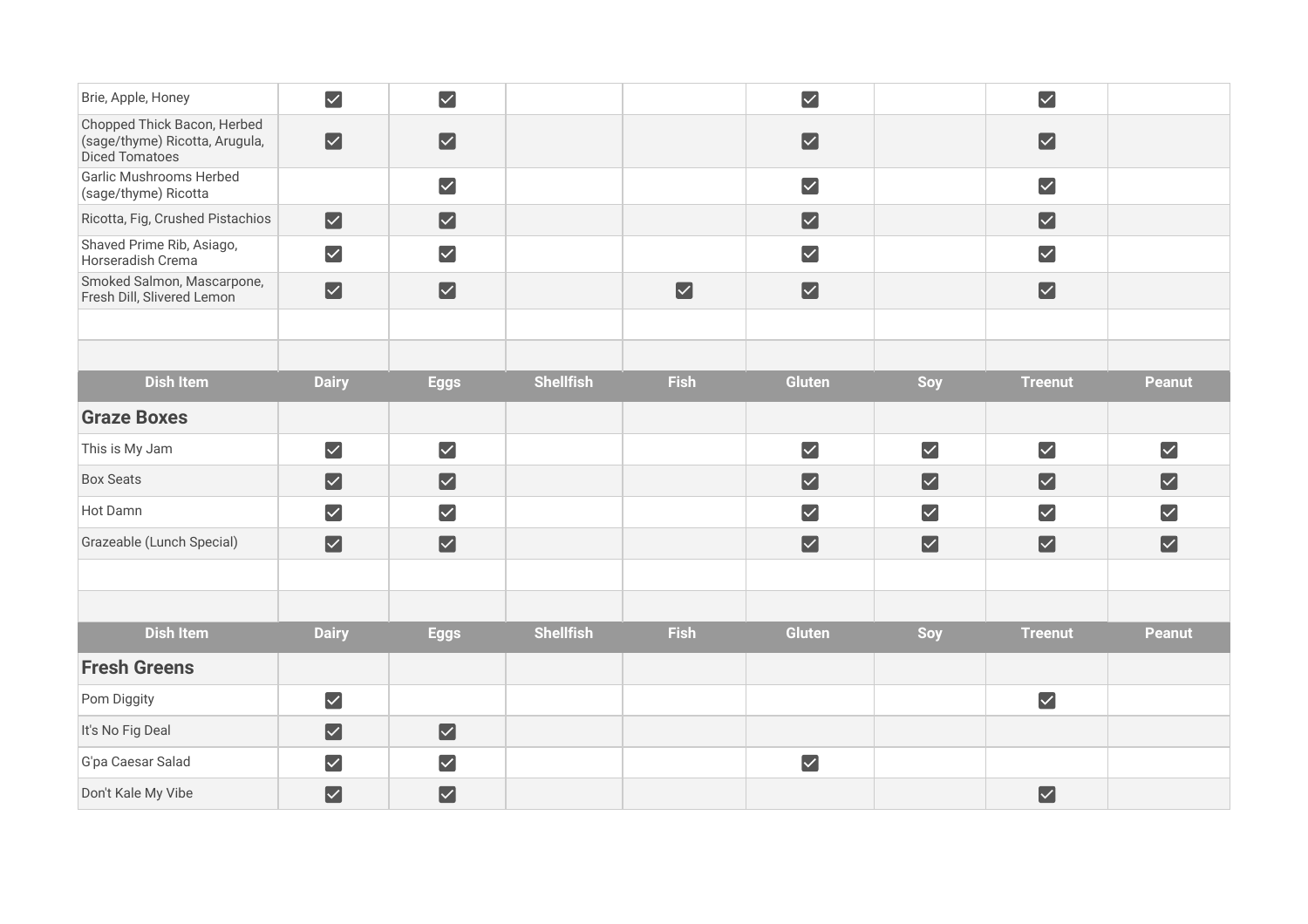| All Gouda             | $\blacktriangledown$  | $\blacktriangledown$  |                  |             |                      |     |                      |               |
|-----------------------|-----------------------|-----------------------|------------------|-------------|----------------------|-----|----------------------|---------------|
| Zesty Coconut         | $\blacktriangledown$  | $\blacktriangledown$  |                  |             |                      |     |                      |               |
|                       |                       |                       |                  |             |                      |     |                      |               |
|                       |                       |                       |                  |             |                      |     |                      |               |
| <b>Dish Item</b>      | <b>Dairy</b>          | <b>Eggs</b>           | Shellfish        | Fish        | Gluten               | Soy | <b>Treenut</b>       | Peanut        |
| <b>Hey, Panini</b>    |                       |                       |                  |             |                      |     |                      |               |
| The Brie              | $\blacktriangledown$  | $\blacktriangledown$  |                  |             | $\blacktriangledown$ |     | $\blacktriangledown$ |               |
| The Prime             | $\blacktriangledown$  | $\blacktriangledown$  |                  |             | $\blacktriangledown$ |     | $\blacktriangledown$ |               |
| Veg                   | $\blacktriangledown$  | $\blacktriangledown$  |                  |             | $\blacktriangledown$ |     | $\blacktriangledown$ |               |
| <b>Grilled Cheesy</b> | $\blacktriangledown$  | $\blacktriangledown$  |                  |             | $\blacktriangledown$ |     | $\blacktriangledown$ |               |
| Chicken Pesto         | $\blacktriangledown$  |                       |                  |             | $\blacktriangledown$ |     |                      |               |
| Wine Not Burger       | $\blacktriangledown$  | $\blacktriangledown$  |                  |             | $\blacktriangledown$ |     | $\blacktriangledown$ |               |
| Cuban                 |                       |                       |                  |             |                      |     |                      |               |
| Prime Dip             |                       |                       |                  |             |                      |     |                      |               |
|                       |                       |                       |                  |             |                      |     |                      |               |
|                       |                       |                       |                  |             |                      |     |                      |               |
| <b>Dish Item</b>      | <b>Dairy</b>          | <b>Eggs</b>           | <b>Shellfish</b> | <b>Fish</b> | Gluten               | Soy | <b>Treenut</b>       | <b>Peanut</b> |
| <b>Noods</b>          |                       |                       |                  |             |                      |     |                      |               |
| Garlic EVOO           | $\blacktriangledown$  | $\blacktriangledown$  |                  |             | $\blacktriangledown$ |     |                      |               |
| Cajun Cream           | $\blacktriangleright$ | $\blacktriangleright$ |                  |             | $\blacktriangledown$ |     |                      |               |
| Tortellini            | $\blacktriangledown$  | $\blacktriangledown$  |                  |             | $\blacktriangledown$ |     |                      |               |
| Spaghetti             |                       |                       |                  |             |                      |     |                      |               |
|                       |                       |                       |                  |             |                      |     |                      |               |
|                       |                       |                       |                  |             |                      |     |                      |               |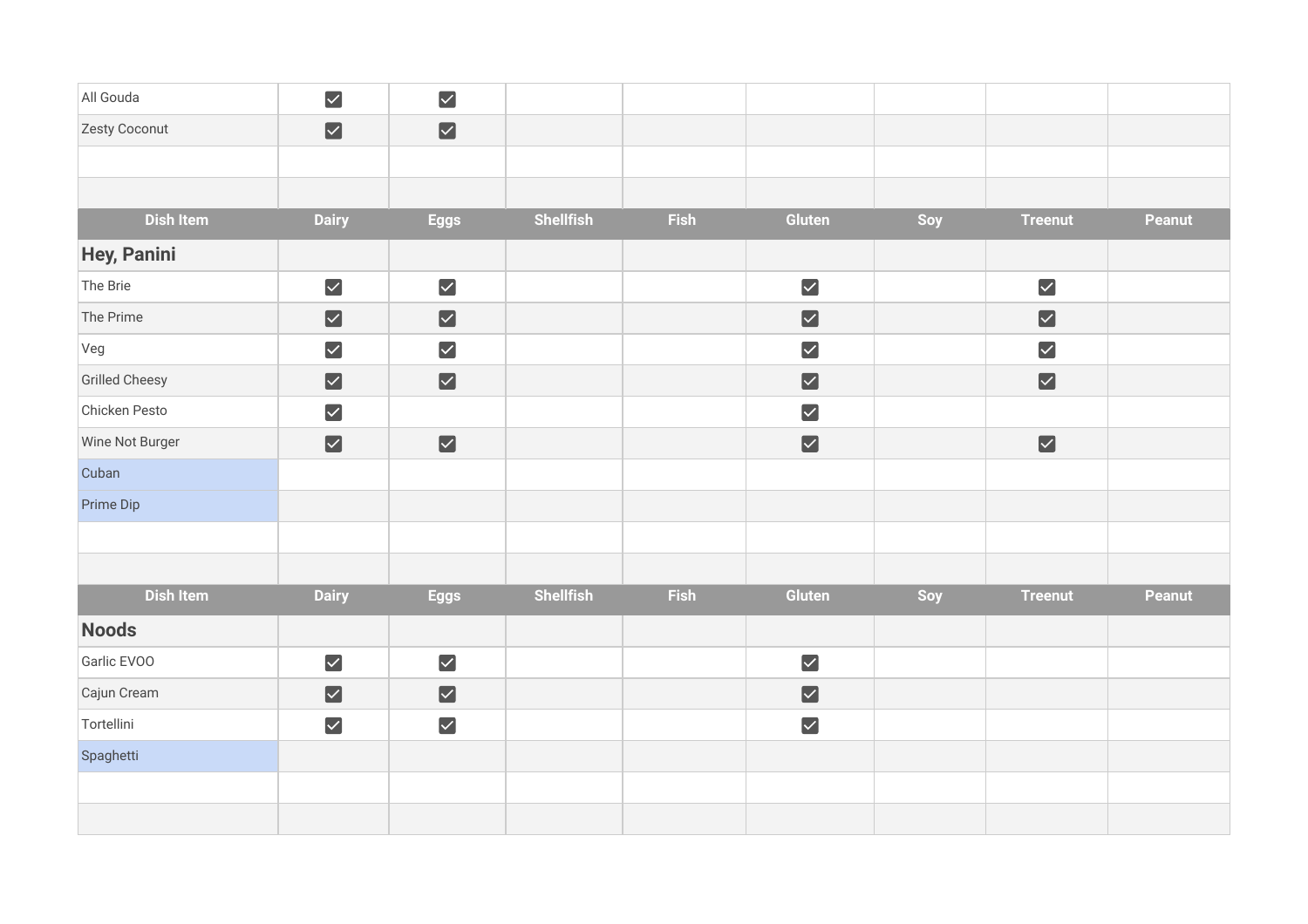| <b>Dish Item</b>                    | <b>Dairy</b>          | <b>Eggs</b>          | <b>Shellfish</b>     | <b>Fish</b>          | <b>Gluten</b>         | Soy                   | <b>Treenut</b>       | <b>Peanut</b>         |
|-------------------------------------|-----------------------|----------------------|----------------------|----------------------|-----------------------|-----------------------|----------------------|-----------------------|
| <b>Dessert</b>                      |                       |                      |                      |                      |                       |                       |                      |                       |
| No Tricks, Just Treats Graze<br>Box | $\blacktriangledown$  | $\blacktriangledown$ |                      |                      | $\blacktriangledown$  | $\blacktriangledown$  | $\blacktriangledown$ | $\blacktriangledown$  |
| A Wolf in Sheep's Clothing          | $\blacktriangleright$ | $\blacktriangledown$ |                      |                      | $\blacktriangleright$ | $\blacktriangleright$ | $\boxed{\checkmark}$ | $\blacktriangledown$  |
|                                     |                       |                      |                      |                      |                       |                       |                      |                       |
|                                     |                       |                      |                      |                      |                       |                       |                      |                       |
|                                     |                       |                      |                      |                      |                       |                       |                      |                       |
| Dish Item                           | <b>Dairy</b>          | <b>Eggs</b>          | <b>Shellfish</b>     | <b>Fish</b>          | Gluten                | Soy                   | <b>Treenut</b>       | Peanut                |
| <b>Bah-Runch</b>                    |                       |                      |                      |                      |                       |                       |                      |                       |
| Guac My World Avocado Toast         |                       | $\blacktriangledown$ |                      |                      | $\blacktriangledown$  |                       |                      |                       |
| <b>Beachy Benedict</b>              | $\blacktriangledown$  | $\blacktriangledown$ |                      |                      | $\blacktriangledown$  |                       |                      |                       |
| You're My Everything                | $\blacktriangledown$  | $\blacktriangledown$ |                      | $\blacktriangledown$ | $\blacktriangleright$ |                       |                      |                       |
| Let's French                        | $\blacktriangledown$  | $\blacktriangledown$ |                      |                      | $\blacktriangledown$  | $\blacktriangledown$  | $\blacktriangledown$ | $\blacktriangledown$  |
| Oh, Crab Cake Florentine            | $\boxed{\checkmark}$  | $\blacktriangledown$ | $\boxed{\checkmark}$ | $\blacktriangledown$ | $\blacktriangledown$  |                       |                      |                       |
| You're Great in Bread               | $\blacktriangledown$  | $\blacktriangledown$ |                      |                      | $\blacktriangleright$ |                       |                      |                       |
| Omelette It Be                      | $\blacktriangleright$ | $\blacktriangledown$ |                      |                      |                       |                       |                      |                       |
| I Just Wanna Have Abs               | $\blacktriangledown$  | $\blacktriangledown$ |                      |                      | $\blacktriangledown$  | $\blacktriangledown$  | $\blacktriangledown$ | $\blacktriangledown$  |
| Get Frenchy WIth it Box             | $\blacktriangleright$ | $\boxed{\checkmark}$ |                      |                      | $\blacktriangledown$  | $\blacktriangledown$  | $\boxed{\checkmark}$ | $\blacktriangleright$ |
| <b>Butter My Croissant Box</b>      | $\blacktriangledown$  | $\blacktriangledown$ |                      |                      | $\blacktriangledown$  | $\blacktriangledown$  | $\blacktriangledown$ | $\blacktriangledown$  |
|                                     |                       |                      |                      |                      |                       |                       |                      |                       |
|                                     |                       |                      |                      |                      |                       |                       |                      |                       |
| <b>Dish Item</b>                    | <b>Dairy</b>          | <b>Eggs</b>          | <b>Shellfish</b>     | <b>Fish</b>          | <b>Gluten</b>         | Soy                   | <b>Treenut</b>       | <b>Peanut</b>         |
| <b>Kidz Menu</b>                    |                       |                      |                      |                      |                       |                       |                      |                       |